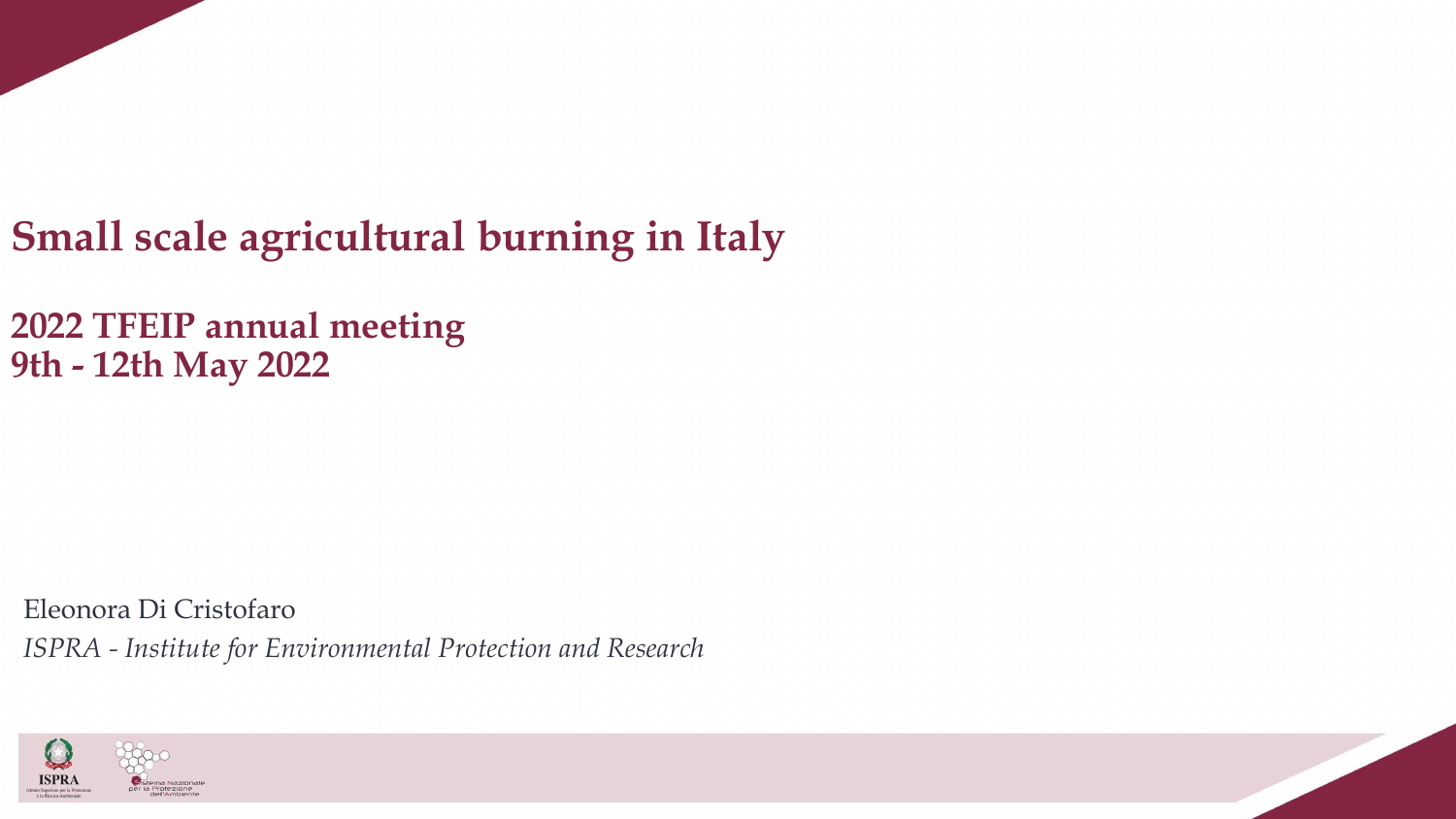## **Open and stubble burning of agricultural residues**

The EMEP/EEA methodology already provided for the two separate emission categories as they relate to two distinct processes:

SNAP 0907 Open burning of agricultural wastes (except 1003): burning of crop residues on the ground, but off site of the field - cereal and woody crops (prunes of olives and wine)

SNAP 1003 Stubble burning: burning of crop residues on field – cereal crops

In climate reporting, the same distinction has been maintained, with emissions from open burning included in 5C2 open burning of waste - biogenic -other and stubble burning in 3F Field burning of agricultural residues of the CRF

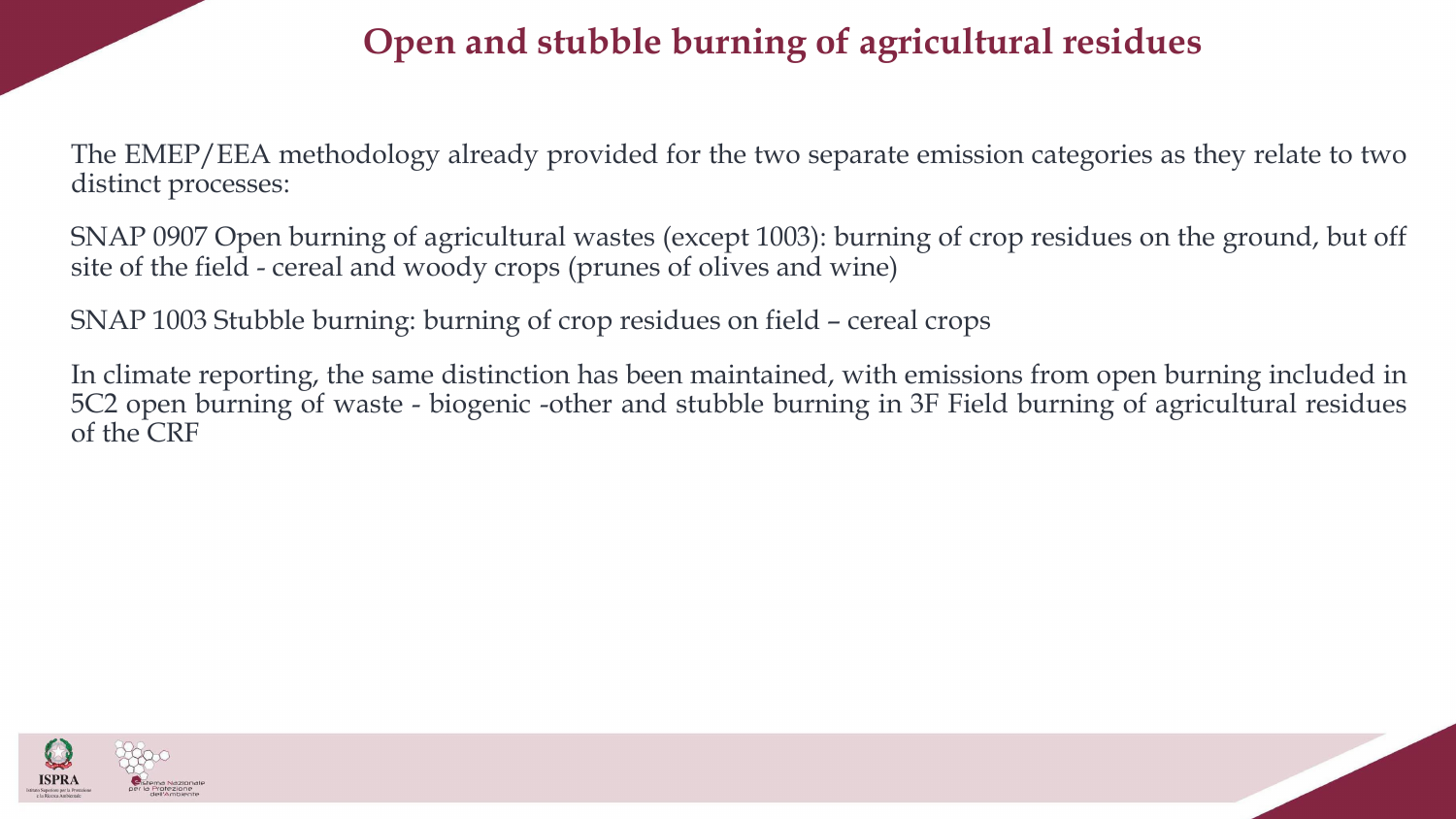## **National methodology applied for open burning of agricultural residues**

A **Tier 2 approach** has been used. Parameters taken into consideration are the following: -**removable residues** (t), estimated with annual crop production and removable residues/product ratio

-**dry residues** in removable residue (t dry matter), calculated with amount of removable residues and fraction of dry matter

-**burnt fraction** of removable residues (the complementary fraction is removed for feeding, bedding, etc.)

(removable dry residue burned for **heating)**

**ISPRA** 

-removable **dry residues oxidized** (t dry matter), assessed with amount of dry residues in the removable residues, burnt fraction of removable residues and fraction of residues oxidized during burning

-**carbon content in removable residues** burning release in air (t C), calculated with the amount of removable dry residue oxidized and the fraction of carbon from the dry matter of residues

-**nitrogen content in removable residues** burning release in air (t N), calculated with the amount of removable dry residue oxidized and the fraction of nitrogen from the dry matter of residues. The fraction of nitrogen has been calculated considering raw protein content from residues (dry matter fraction) divided by 6.25

All these parameters refer both to the country-specific values and IPCC Guidelines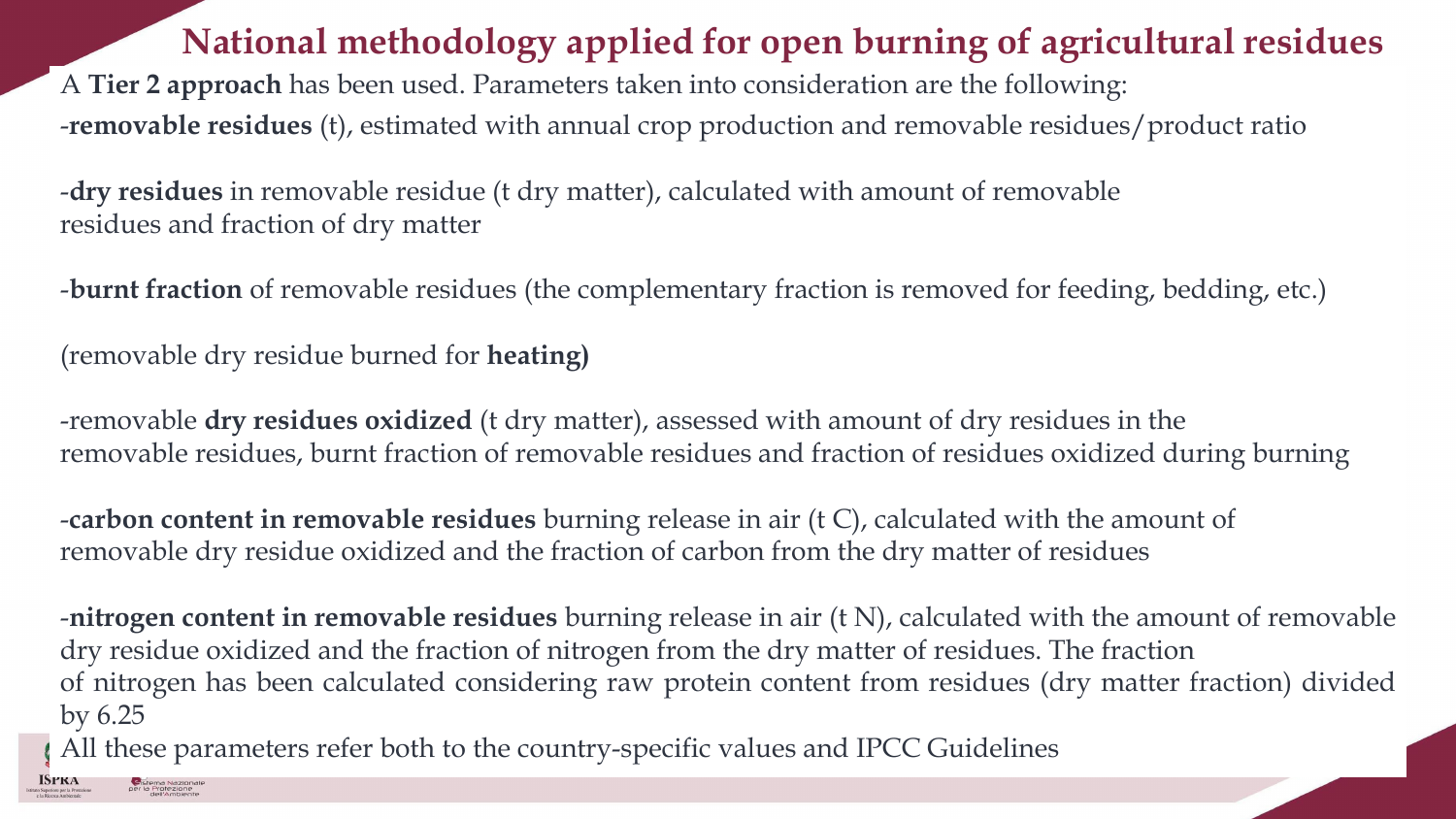## **Default methodology for burning of agricultural residues**

-Tier 1 default approach for **5.C.2 Open burning of waste – GB 2019**

$$
E_{\textit{pollutant}} = A R_{\textit{production}} \times EF_{\textit{pollutant}}
$$

-Tier 1 default approach for **3.F Field burning of agricultural wastes (stubble burning) – GB 2019**

 $E_{\text{pollutant}} = AR_{\text{residue\_burnt}} \cdot EF_{\text{pollutant}}$ 

**-**Tier 1 method for **non-CO2 greenhouse gas emissions from biomass burning - IPCC 2006 (V4 Ch5 cropland and Ch2)**

**EQUATION 2.27 ESTIMATION OF GREENHOUSE GAS EMISSIONS FROM FIRE**  $L_{fire} = A \bullet M_B \bullet C_f \bullet G_{ef} \bullet 10^{-3}$ 

Where: Lfire = tonnes of GHG emissions from fire A = area burnt, ha  $MB =$  mass of fuel available for combustion, t ha<sup>-1</sup> Cf = combustion factor Gef = emission factor,  $g \text{ kg}^{-1}$  dry matter burnt

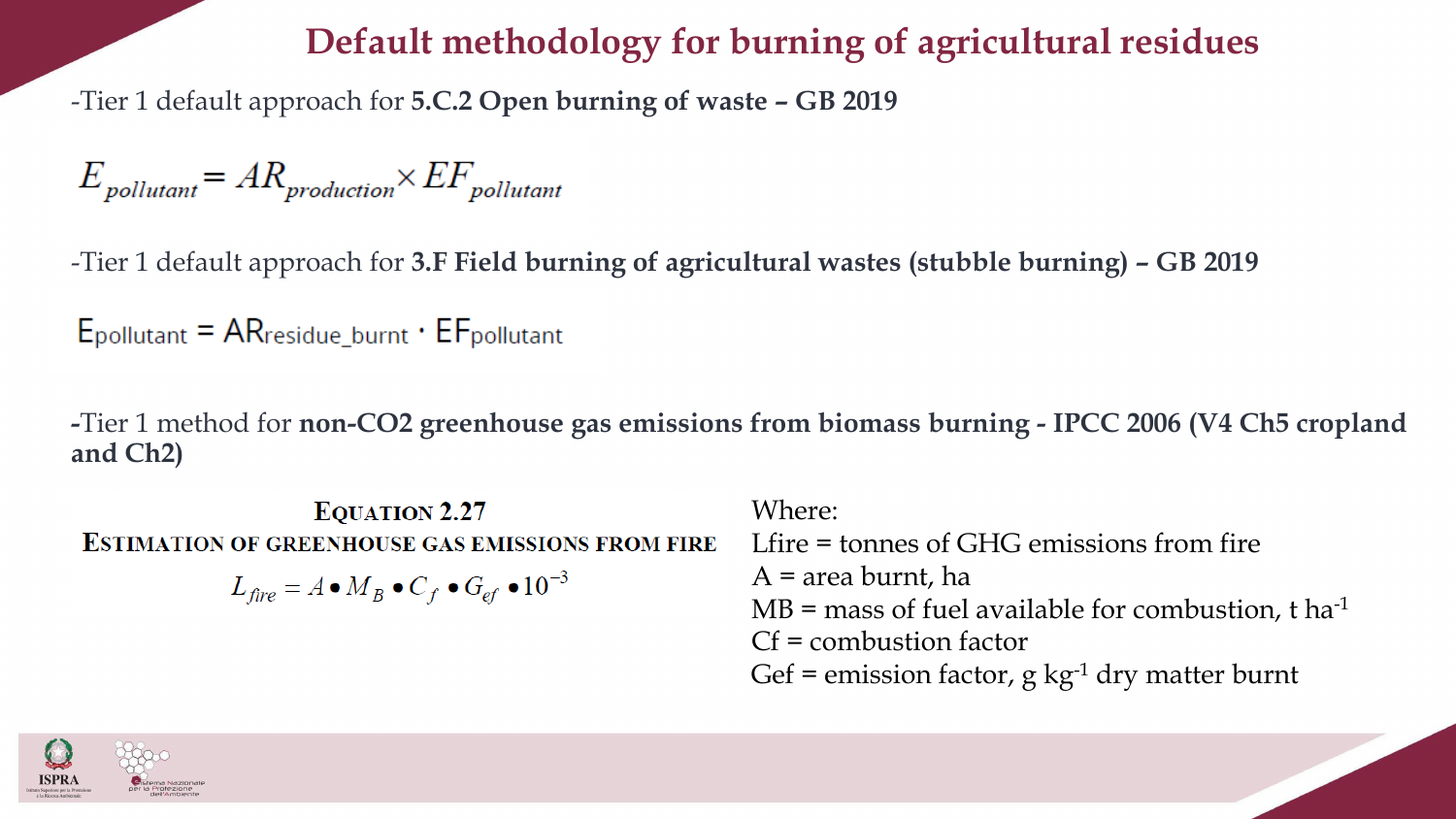### **Different uses of agricultural residues**

Figure A.7.1. Flow-chart on the amount of crop residues generated and shares of the crop residue amounts used for different purposes

**ISPRA** 

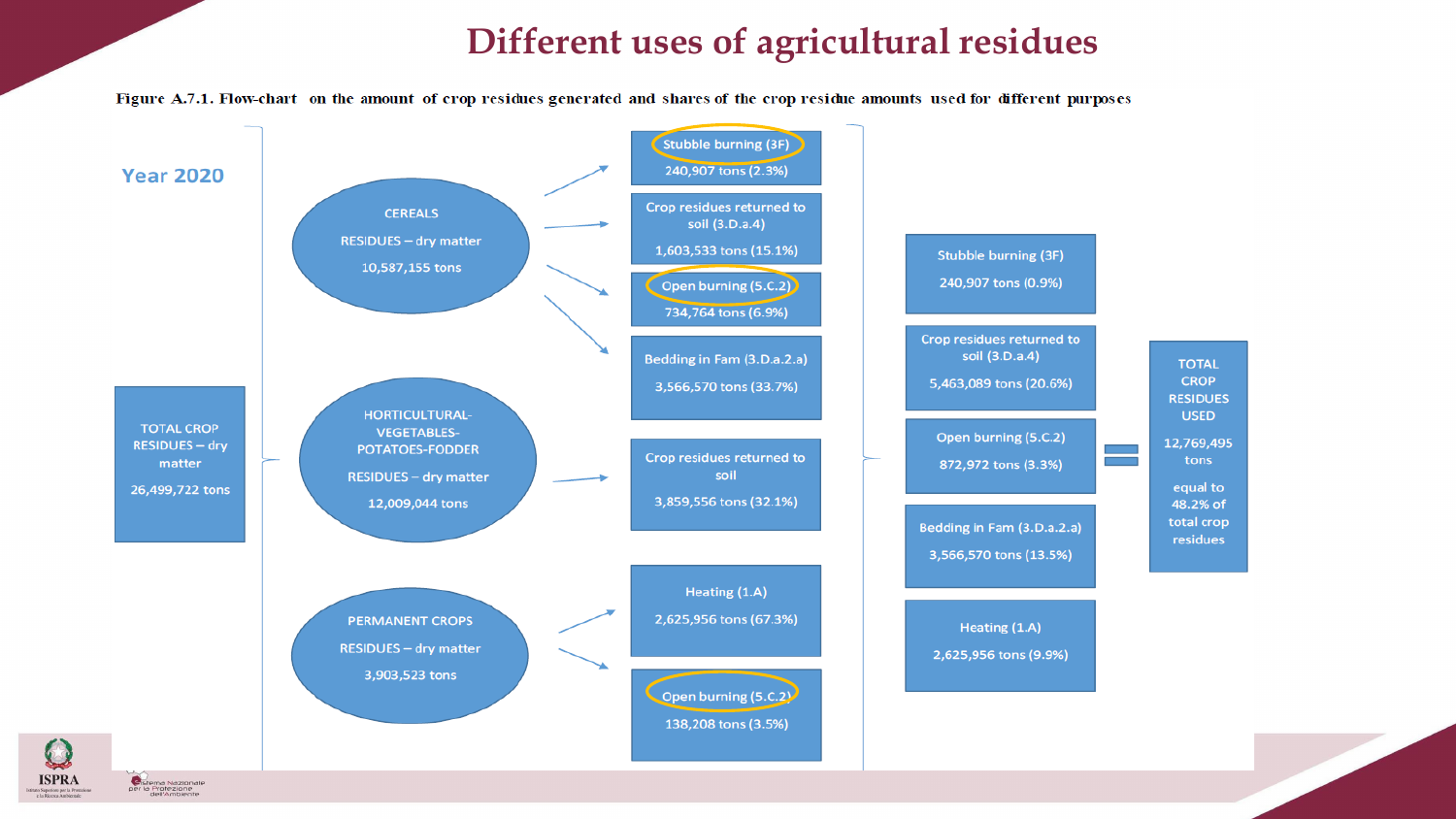## **Emission factors - pollutants and GHGs**

### -NO<sub>x</sub>, CO, NMVOC: IPCC 1997

 $\rm NO_{X'}$  CO EFs are in the range of the tier 1 EFs of the GB 2019

-PM10, PM2.5: USEPA (EPA, 1995) for stubble burning; EMEP/CORINAIR 2007 and TNO 2001 for open burning

-BC, NH<sub>3</sub>, SO<sub>2</sub>, HM, PCDD/F, PAH: EMEP/EEA GB 2019; NH<sub>3</sub> EF not available for open burning

#### For HM, PAH, BC tier 2 EFs have been used

### -N<sub>2</sub>O, CH<sub>4</sub>: IPCC 1997

IPCC emission factors used (IPCC, 1997) are the ratios of carbon or nitrogen compounds (i.e.  $C$ -CH<sub>4</sub> or N-N<sub>2</sub>O), that are mass of carbon or nitrogen compound released relative to mass of total carbon or nitrogen released from burning. These last values have been calculated using the fractions of carbon or nitrogen of dry matter of residues, differentiated by crops. IEFs are consistent with EFs 2006 IPCC Guidelines

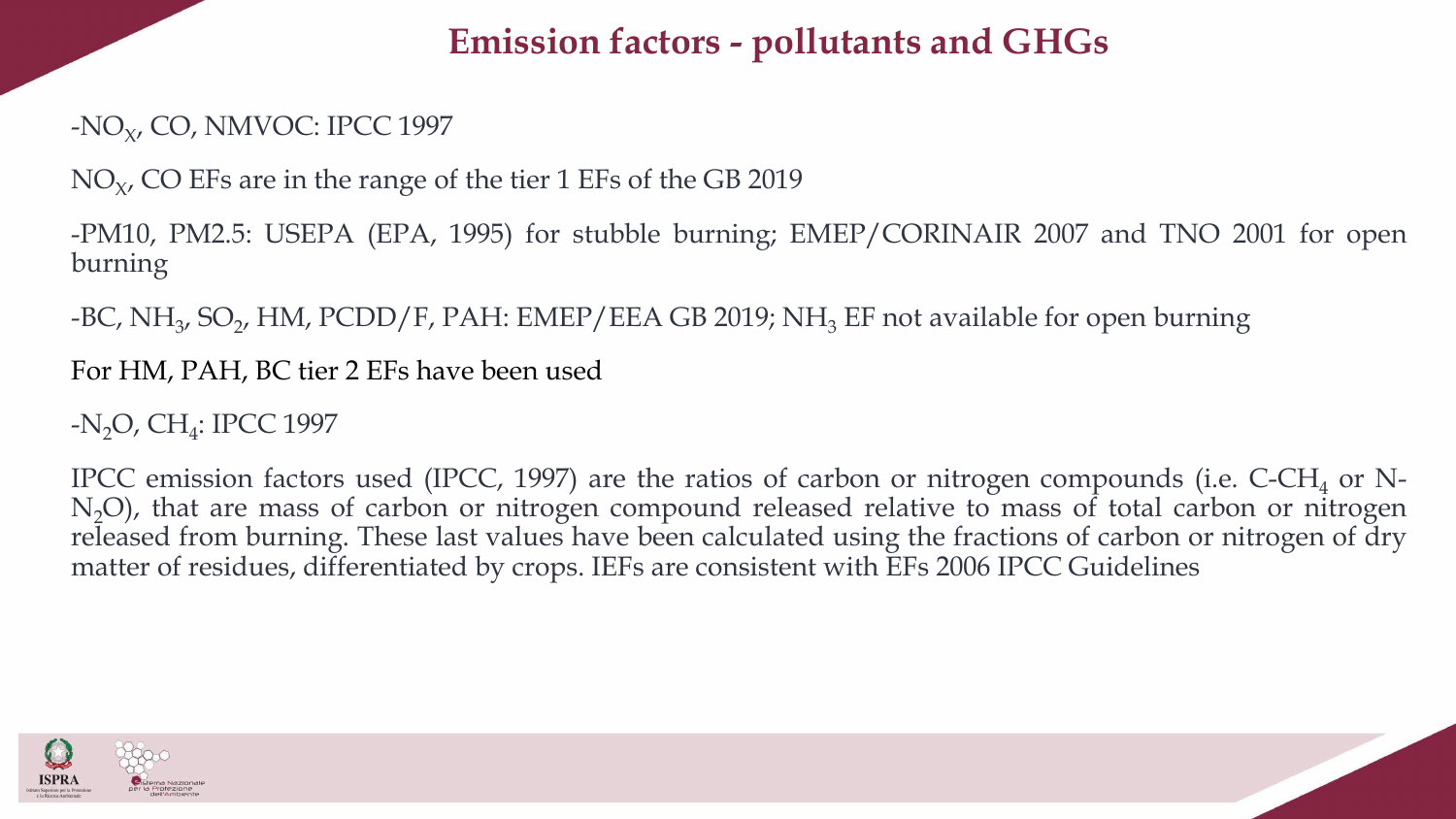## **Other types of waste open burning exist in Italy**

- −  $\rm CO_{2}$  emissions from open burning of waste are estimated too, while CH4 and N2O emission factor are under investigations.
- − Open burning of waste is forbidden in Italy but sometimes it illegally occurs.
- − Estimates are based on 2006 IPCC Guidelines:

**EQUATION 5.7** TOTAL AMOUNT OF MUNICIPAL SOLID WASTE OPEN-BURNED  $MSW_B = P \bullet P_{frac} \bullet MSW_P \bullet B_{frac} \bullet 365 \bullet 10^{-6}$ 



- − Pfrac (fraction of "rural people") < 10%
- Bfrac (rate of the waste amount that is burned relative to the total amount of waste treated on the bases of recent national data) =  $0.4\%$
- − 1990-2009 CO2 E.F. for Municipal Solid Waste (MSW) calculated considering a carbon content equal to 23% and a fossil quota equal to 35%;
- − 2010-2020 CO2 E.F. for Municipal Solid Waste (MSW) calculated considering a carbon content equal to 25,5% and a fossil quota equal to 50%;

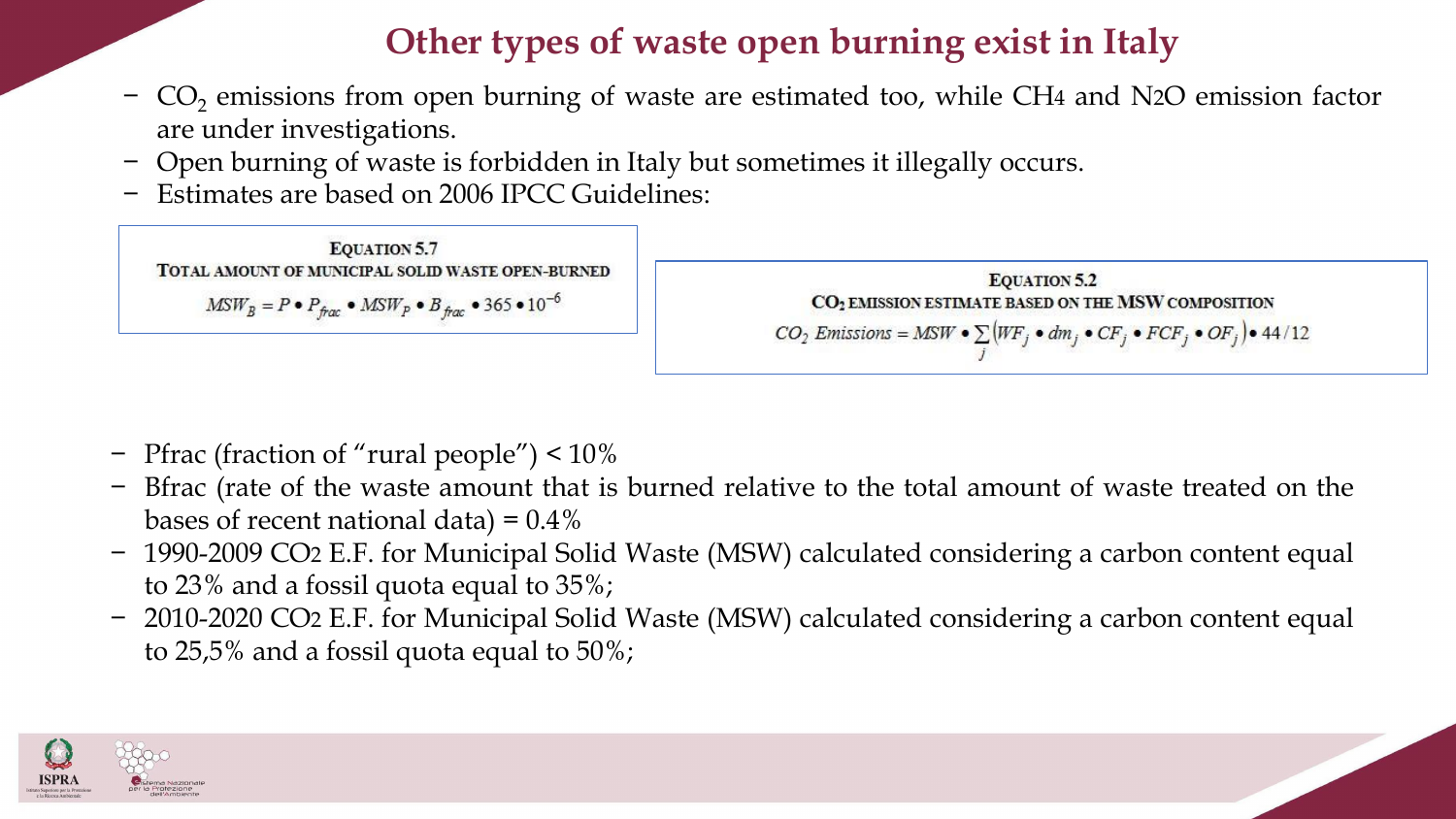# **Car and building fires (5E)**

Buildings subdivided into 4 subcategories:

- detached house
- undetached house
- apartment buildings
- industrial buildings
- − The distribution of population in the different typology of building has been derived from Eurostat.
- − Data regarding the number of car and building fires have been derived from the Annually statistics of fire service in Italy.
- − **TSP, PM10, PM2.5**, and **PCDD/F** EFs are from the Norwegian Emission Inventory 2007 (Aasestad, 2007), coherent with the Guidebook EMEP/EEA.
- − **Black Carbon** EF has been derived from 2004 IIASA report "Primary Emissions of Submicron and Carbonaceous Particles in Europe and the Potential for their Control".
- − **Cd, Hg** and **Pb** emissions have been estimated for this source on the basis of 2019 EMEP/EEA Guidebook.
- − From 1990 to 2000 data have been reconstructed on the basis of the population (NO data about car and building fires available).

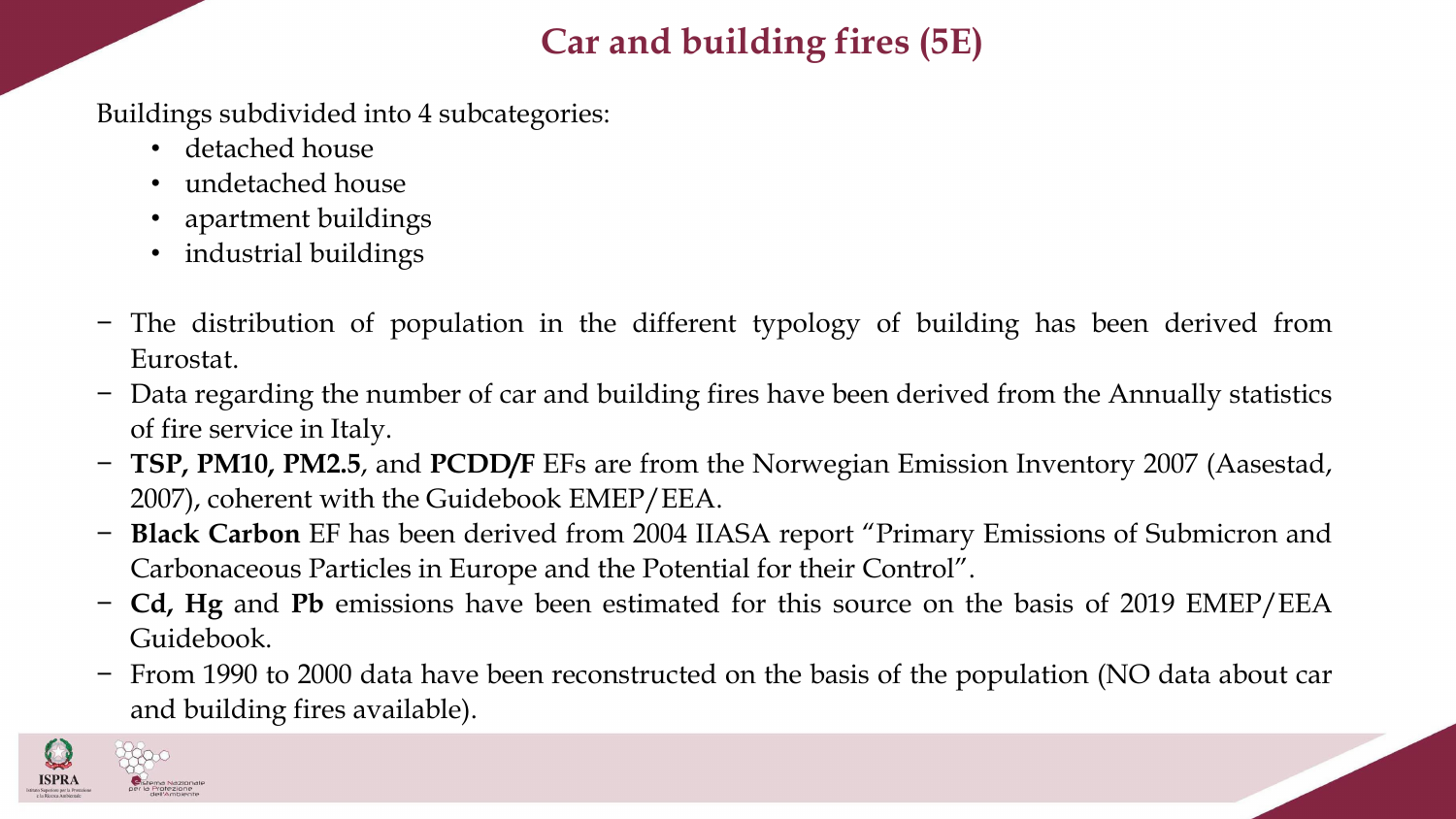## **Gaps in the EMEP/EEA methodology**

-Old and non-European specific emission factors for burning of agricultural waste

PM EFs of the GB refer to the same period and to the same country (Jenkins et al, 1996 - USA) of the EFs used in the Italian inventory (USEPA 1995)

-Further details could be inserted in GB for estimating activity data for open burning of agricultural waste

-Emission factors for category 5E – Car and Building Fires seems to be unreliable or not fitting to the Italian context. In particular, the emission factors reported in the EMEP/EEA Guidebook "used for particles in the inventory are given by scaling the emission factors used for combustion of fuelwood in the households" (Aasestad, 2007) but the Italian buildings are made up of the vast majority of reinforced concrete